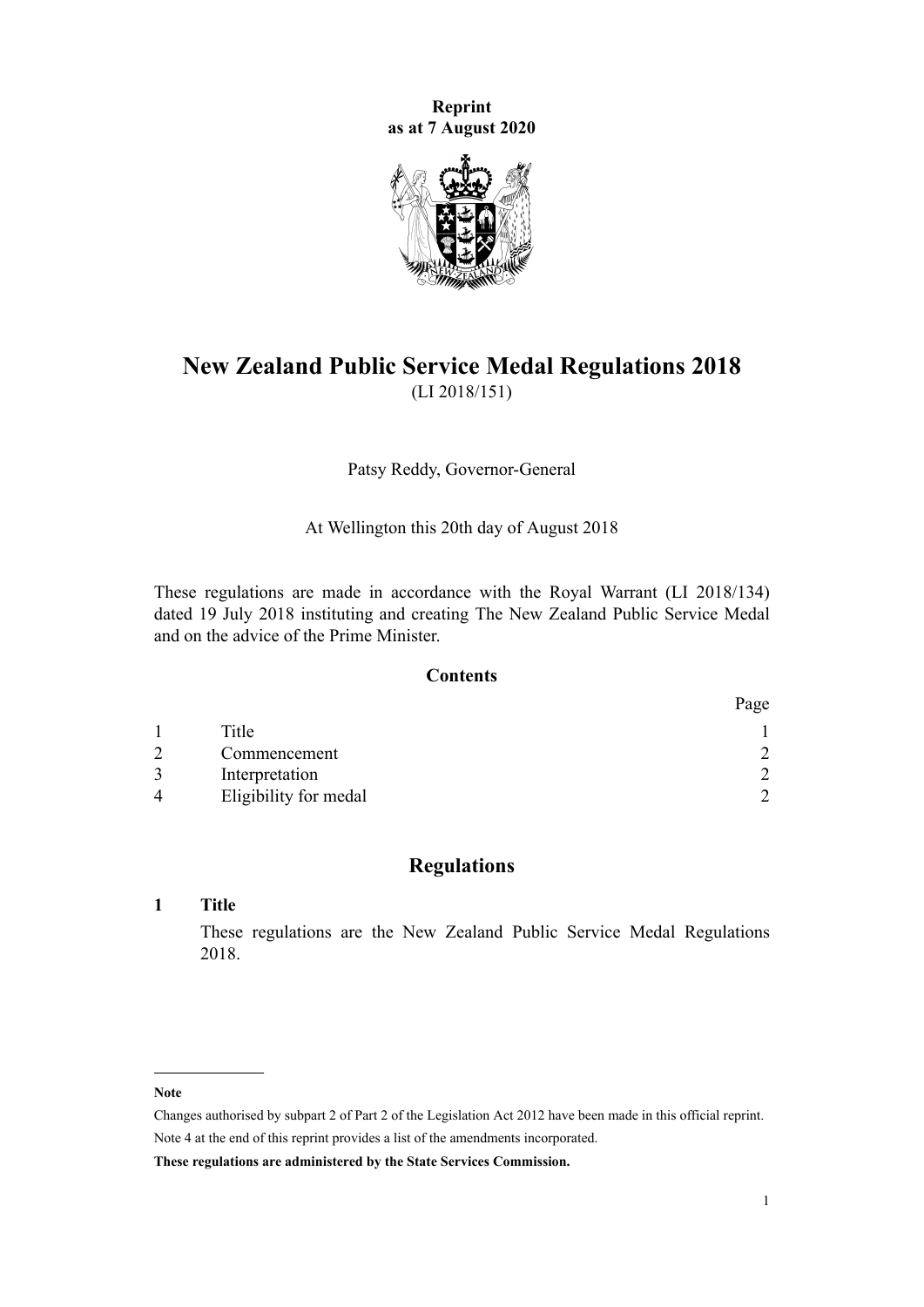## <span id="page-1-0"></span>**2 Commencement**

These regulations come into force on the 28th day after the date of their notification in the *Gazette*.

#### **3 Interpretation**

In these regulations, unless the context otherwise requires,—

**medal** means The New Zealand Public Service Medal

**public service** means the public service agencies listed in [Schedule 2](http://legislation.govt.nz/pdflink.aspx?id=LMS207451) of the Public Service Act 2020

**Public Service Commissioner** means the Public Service Commissioner appointed under [section 42](http://legislation.govt.nz/pdflink.aspx?id=LMS106181) of the Public Service Act 2020

**public service employee** means a public service employee as defined in [sec](http://legislation.govt.nz/pdflink.aspx?id=LMS261330)[tion 65](http://legislation.govt.nz/pdflink.aspx?id=LMS261330) of the Public Service Act 2020

**service** includes—

- (a) an act:
- (b) a series of acts or a course of conduct over time:
- (c) acts and conduct in different roles or in the performance of different tasks

Regulation 3 **department**: revoked, on 7 August 2020, by [section 135](http://legislation.govt.nz/pdflink.aspx?id=LMS176959) of the Public Service Act 2020 (2020 No 40).

Regulation 3 **departmental agency**: revoked, on 7 August 2020, by [section 135](http://legislation.govt.nz/pdflink.aspx?id=LMS176959) of the Public Service Act 2020 (2020 No 40).

Regulation 3 **public service**: replaced, on 7 August 2020, by [section 135](http://legislation.govt.nz/pdflink.aspx?id=LMS176959) of the Public Service Act 2020 (2020 No 40).

Regulation 3 **Public Service Commissioner**: inserted, on 7 August 2020, by [section 135](http://legislation.govt.nz/pdflink.aspx?id=LMS176959) of the Public Service Act 2020 (2020 No 40).

Regulation 3 **public service employee**: replaced, on 7 August 2020, by [section 135](http://legislation.govt.nz/pdflink.aspx?id=LMS176959) of the Public Service Act 2020 (2020 No 40).

Regulation 3 **State Services Commissioner**: revoked, on 7 August 2020, by [section 135](http://legislation.govt.nz/pdflink.aspx?id=LMS176959) of the Public Service Act 2020 (2020 No 40).

#### **4 Eligibility for medal**

- (1) A person is eligible for the medal if the person performs meritorious service for New Zealand or the public service while the person is a public service employee.
- (2) In this regulation, **meritorious service** means service by a person in their capacity as a public service employee that, in the opinion of the Public Service Commissioner,—
	- (a) demonstrates an outstanding commitment to New Zealand and New Zealanders: or
	- (b) is exemplary, or a model for other employees of the public service; or
	- (c) brings significant benefit to New Zealand or the public service; or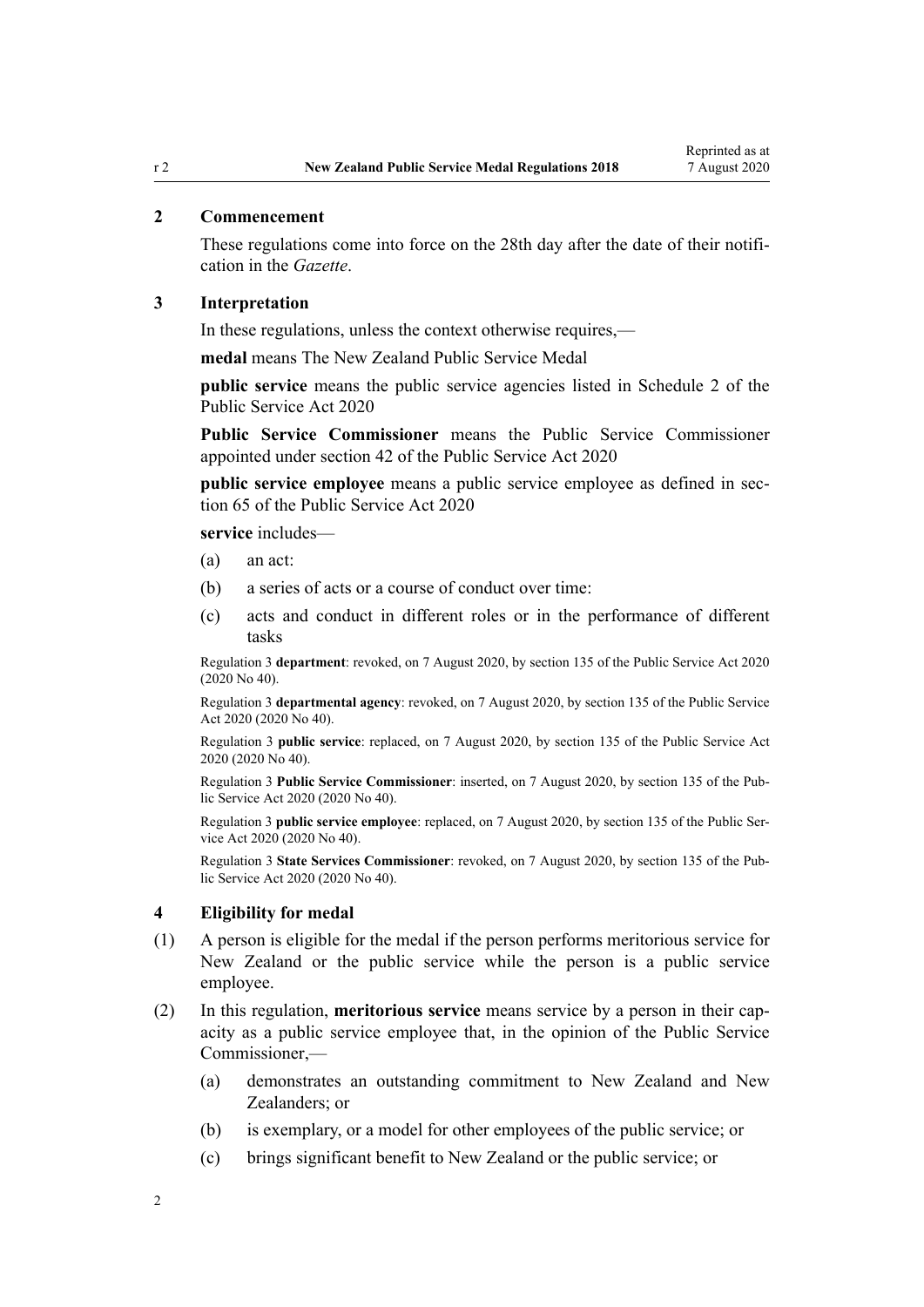#### (d) is exceptional and otherwise worthy of recognition.

Regulation 4(1): amended, on 7 August 2020, by [section 135](http://legislation.govt.nz/pdflink.aspx?id=LMS176959) of the Public Service Act 2020 (2020 No 40).

Regulation 4(2): amended, on 7 August 2020, by [section 135](http://legislation.govt.nz/pdflink.aspx?id=LMS176959) of the Public Service Act 2020 (2020 No 40).

Regulation 4(2)(b): amended, on 7 August 2020, by [section 135](http://legislation.govt.nz/pdflink.aspx?id=LMS176959) of the Public Service Act 2020 (2020 No 40).

Regulation 4(2)(c): amended, on 7 August 2020, by [section 135](http://legislation.govt.nz/pdflink.aspx?id=LMS176959) of the Public Service Act 2020 (2020 No 40).

Issued under the authority of the [Legislation Act 2012](http://legislation.govt.nz/pdflink.aspx?id=DLM2997643). Date of notification in *Gazette*: 27 August 2018.